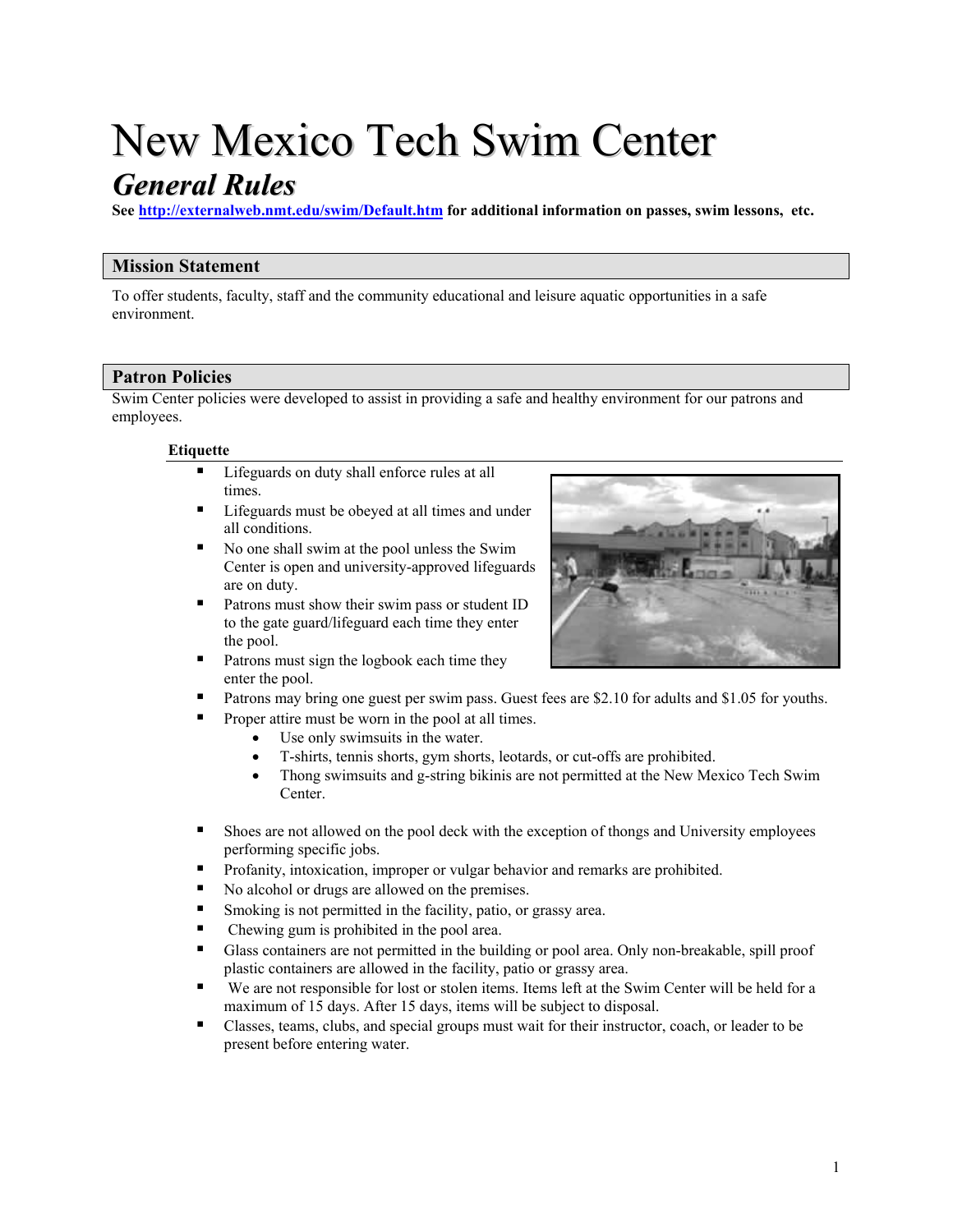#### **Child Safety**

- $\blacksquare$ adult 18 years of age or older. Children 10, 11 and 12 years of age may swim without a parent or All children under the age of 10 must be accompanied and supervised at all times by a parent or an an adult if their parents have signed a *Permission to Swim Alone* form.
- Intertation devices for small children may be used only in the shallow water and only when parent or adult is in the water and within immediate reach (arm's length) of child. Large rafts are not allowed. Floatation devices are not a substitute for parental supervision.

#### **Health**

- All persons are required to shower before entering the pool (NM EID Reg. 200 P1).
- **Persons with severe cuts, open sores, rashes, skin eruptions or known communicable diseases are** not allowed in the pool (NM EID Reg. 200 P2).
- Rew Mexico Tech reserves the right to deny pool privileges to persons with an illness or injury or history of the same, which may compromise the health, and/or safety of self and/or others.
- **•** Persons with incontinence problems must wear protective undergarment (plastic pants) while in the pool.

#### **Safety**

- The pool is equipped with a flashing lightning detector and an alarm. When the alarm sounds, all patrons are required to leave the pool facility immediately. When the detector stops flashing, a 20-minute period must pass before the pool is allowed to reopen.
- Conduct in the pool area must not jeopardize the safety of self or others.
- **Horseplay or dangerous behavior such as running, shoving, dunking is not permitted.**
- <sup>B</sup> Ball play that interferes with other patrons will not be allowed. No hard balls are permitted.
- Non-swimmers should remain in shallow water, which is designated with safety lines.
- <sup>■</sup> Scuba equipment (except for a mask, snorkel and fins) is not allowed unless used as part of a supervised class.

#### **Diving Etiquette and Safety**

- Diving is only allowed past the lifeline in the deep end of the pool.
- Do not dive in shallow water. Enter shallow water feet first.

#### **Diving Board**

- Do not swim in the diving area or directly under the diving board.
- One person on the board at all times.
- Please wait to dive until the previous diver has left the water.
- Check to see that no one is under or around the board before you dive.
- Dive off the front end of the board and away from the board. Swim to the nearest side and exit the water promptly.
- One bounce only (for practice or diving).
- Hanging on the board is not allowed.
- Do not attempt complicated dives without proper training. Inward rotating dives (includes reverse dives) are not permitted.